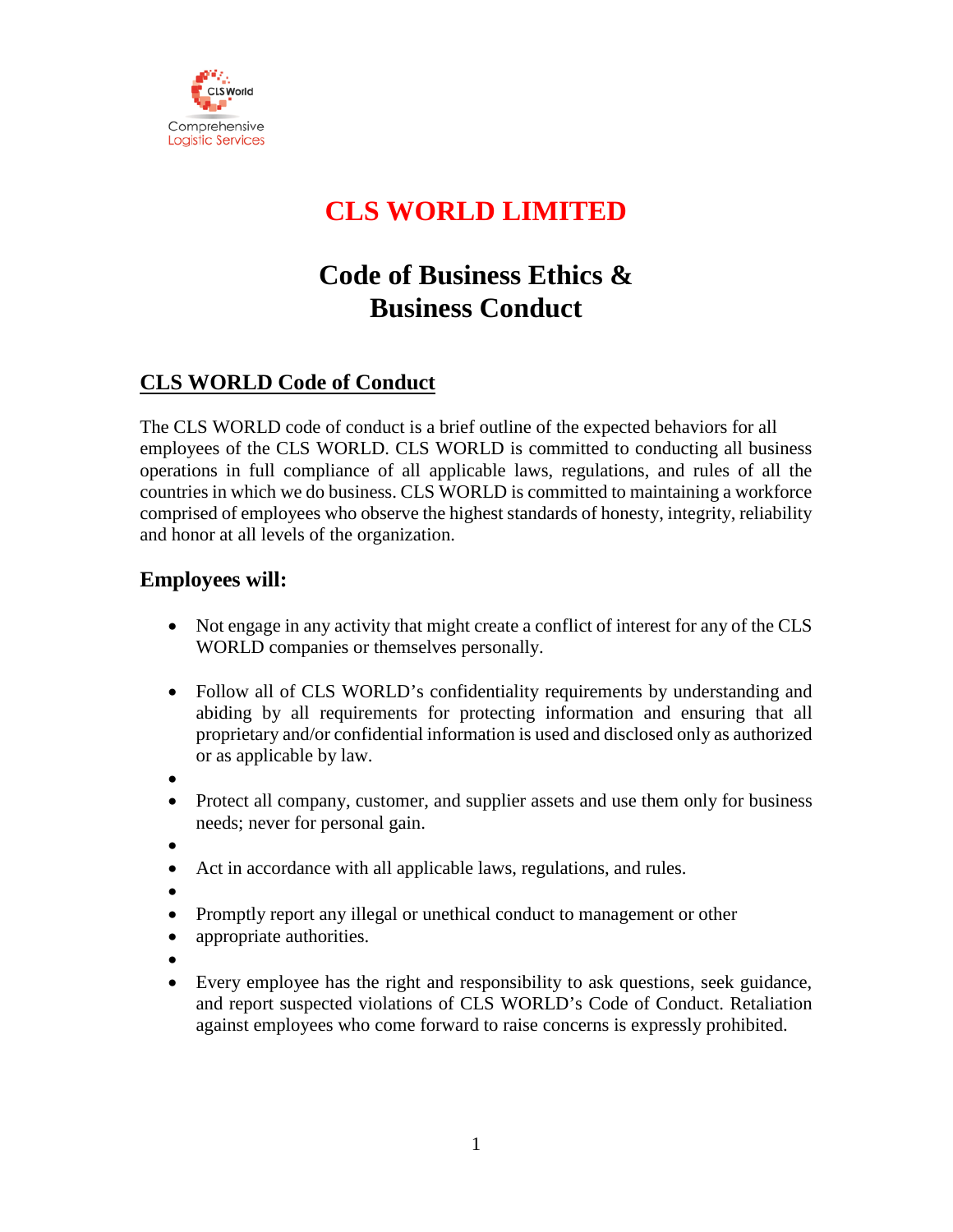

#### **Overview**:

CLS WORLD will conduct its business fairly, impartially, in an ethical, legal, and appropriate manner, in accordance with the company's values and code of conduct, and in full compliance with all applicable laws and regulations. In the course of conducting company business, integrity must underlie all relationships, including those with customers, suppliers, the communities in which we do business and among co-workers. Employees must not engage in conduct or activity that may raise questions as to the company's honesty, impartiality, or reputation or otherwise cause embarrassment to the company.

All employees must sign and abide by the CLS WORLD code of conduct, which requires that they understand the code, ask questions, seek guidance, report suspected violations, and express concerns regarding compliance with this policy and the related procedures.

#### **Statement of Values**:

CLS WORLD is committed to the following company values, also known as the **Seven Keys to Excellence:**

**Excellence:** Excellence must become a life long habit – set your goals high and never lower your personal and professional's standards.

**Attitude:** Attitude is contagious – be a positive force in all the things you do and stay away from those who doubt!

**Knowledge:** Knowledge must be achieved through hard work. Stay humble and listen to those who have walked the path before you

**Discipline:** Discipline drives you toward success. Stay focused and maintain your course and speed toward your goals every single day!

**Perseverance:** Perseverance is the key to overcoming adversity. Success comes one small step at a time so never, ever quit!

**Adaptability:** Adaptability equals survivability. Stay flexible and apply your mind to deal with the unexpected challenges life throws at you.

**Courage:** Courage is required everyday of your life. Stand by your dreams and strive always to be prepared, for one day you will be tested!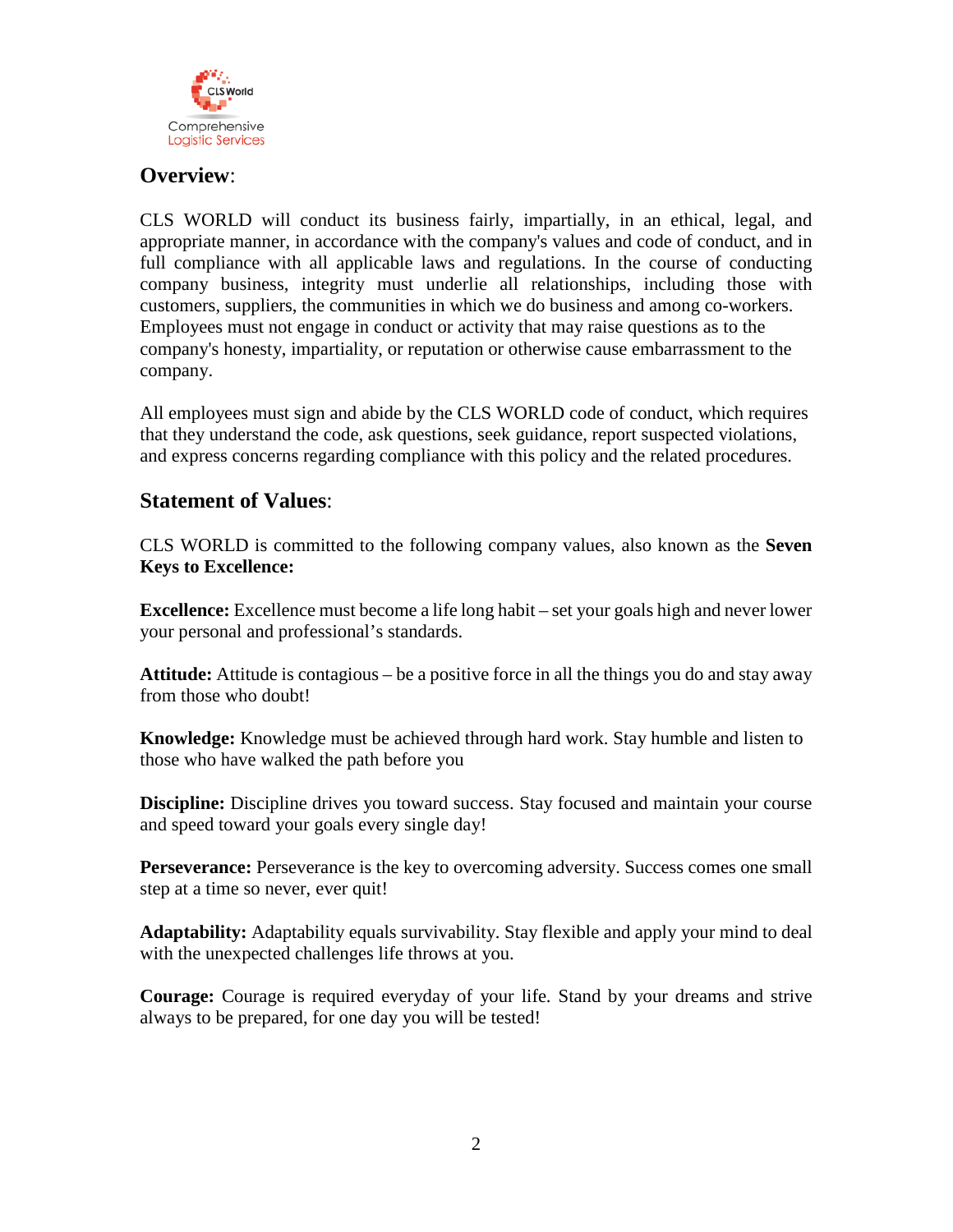

## **Reporting Violations or Concerns:**

If you ever have a concern about ethical behavior, you should feel comfortable reporting the issue through your chain of command, to our President. Employees are encouraged to communicate any concerns regarding possible violations of company policies or laws. These concerns may include (but are not limited to) improper or unethical business practices, violations of federal or state laws, safety violations, and environmental concerns. Remember, it is better to err on the side of reporting than to let a possible violation go unreported. A knowing failure to report a violation is itself a violation of Company policy. It is Company policy not to retaliate against any employee, consultant, agent, or independent contractor who makes a report or inquiry in good faith.

### **Company Confidential Information:**

CLS WORLD has developed certain information, products, processes, procedures,

customer lists, etc. in the course of conducting its business. This proprietary information is considered the property of CLS WORLD and is strictly confidential. You may at times have

access to this information in the course of performing your job. Employees are not permitted to share or disclose any proprietary information to any third parties and should take all reasonable steps to prevent the dissemination of such information. Such proprietary and/or confidential information may not be removed from CLS WORLD 's premises unless explicitly permitted by the President, Vice President, a Department head, or the Owner. Because of the necessity to protect the integrity of confidential information, each CLS WORLD employee is asked to sign a confidentiality agreement as a condition of employment.

# **Conflict of Interest:**

We respect your right to engage in outside financial business activities as long as those activities are legal and do not interfere with your duties at CLS WORLD or involve the misuse of the Company's name, assets or resources. A conflict of interest may occur when an employee or a member of his/her family is involved in an activity or has a personal interest that could affect the employee's objectivity in a business decision. Examples may include outside employment with a customer, supplier, or

competitor of any CLS WORLD company. An actual conflict of interest does not need to exist to be a violation of this policy. Any activity that gives the appearance of a conflict of interest must also be avoided. Any outside activities related to this policy that may give the appearance of a conflict of interest need to be reported before the employee or member of his/her family engages in the activity. If in doubt, approach CLS WORLD's President for guidance.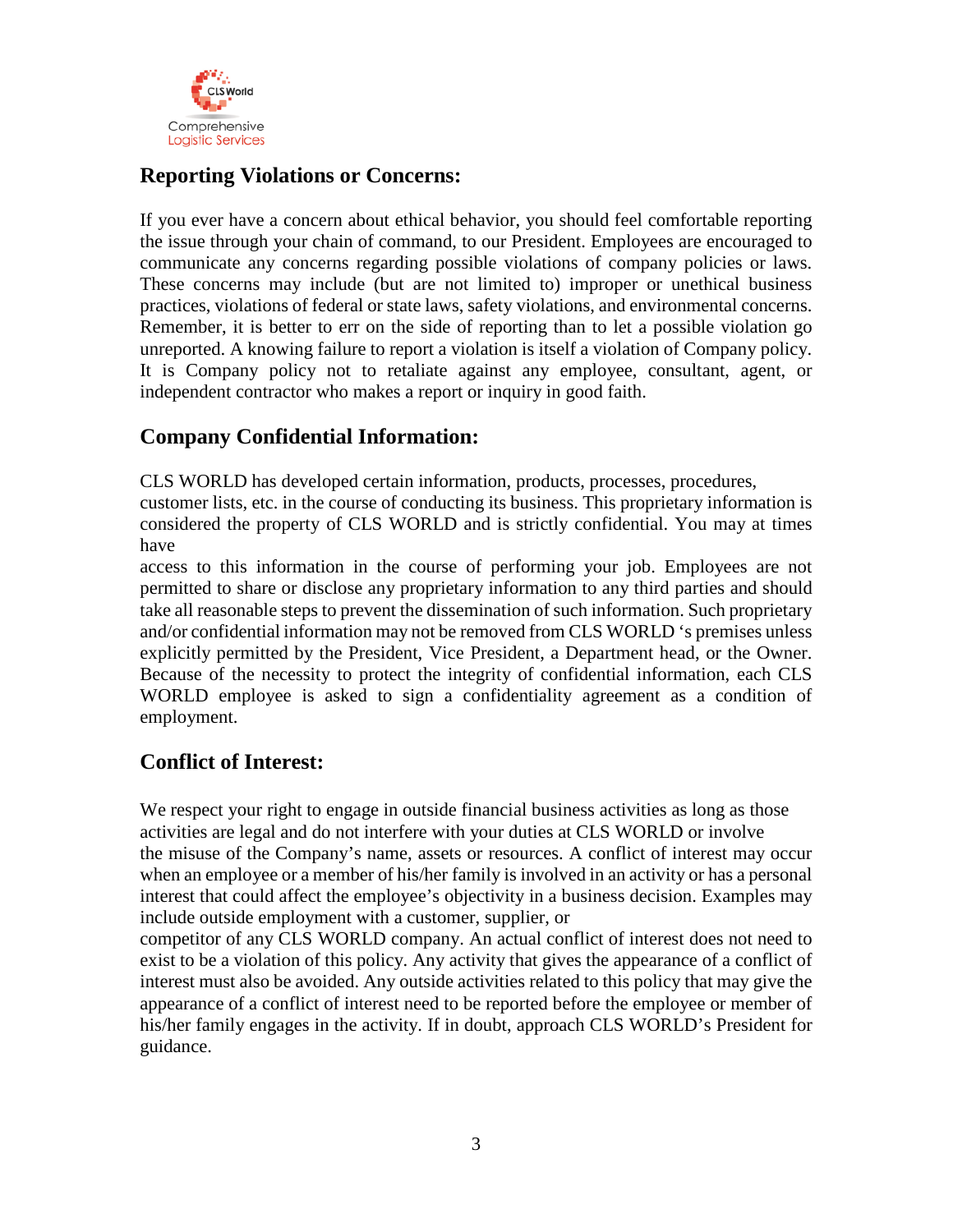

## **Disclosure and Accounting Standards:**

CLS WORLD is committed to providing reports and documents that are submitted to any regulatory body, or that is disclosed in a public communication, will be full, fair, accurate, timely, and understandable. All corporate records are subject to audits, and financial information must me maintained in accordance with all legal requirements and generally accepted accounting principles. All accounts and records will accurately reflect and describe all company transactions. No false or misleading entries will be made into accounting ledgers.

### **Electronic Communications:**

CLS WORLD provides employees with electronic resources, including Internet and electronic mail communications, based on business necessity. The primary purpose of these systems is to expedite necessary business communications and serve as a resource for CLS WORLD employees in the course of their employment. Any information included in Internet and e-mail communications is the property of CLS WORLD and is subject to monitoring for compliance with all company policies including but not limited to policies prohibiting harassment, discrimination, offensive conduct or inappropriate behavior. Use of CLS WORLD internet resources constitutes acceptance of this policy. At any time and without prior notice, CLS WORLD management may examine e-mail, internet history, personal file directories, and

other information stored on CLS WORLD computers to ensure compliance with company policies.

Each employee is responsible for the content of all text, audio or images that he/she places or sends over the company's Internet and e-mail system. Employees are prohibited from using the Internet or electronic mail for any unethical purpose, including but not limited to pornography, violence, gambling, racism, harassment, piracy, cracking, extortion, blackmail, copyright infringement, unauthorized access to any computers on the Internet or email, or any illegal activity.

### **Employee Privacy:**

CLS WORLD operates under laws applying to the collection, use, and disclosure of both employee and customer information. In compliance with these laws, CLS WORLD only collects and retains that personal information which is required for effective business operations or that is required by law. Access to this information is restricted internally only to those with a legitimate need to know. Employees with access to personal and employment history record information are charged with the responsibility to ensure this information is not disclosed without the express permission of the employee or as required by law.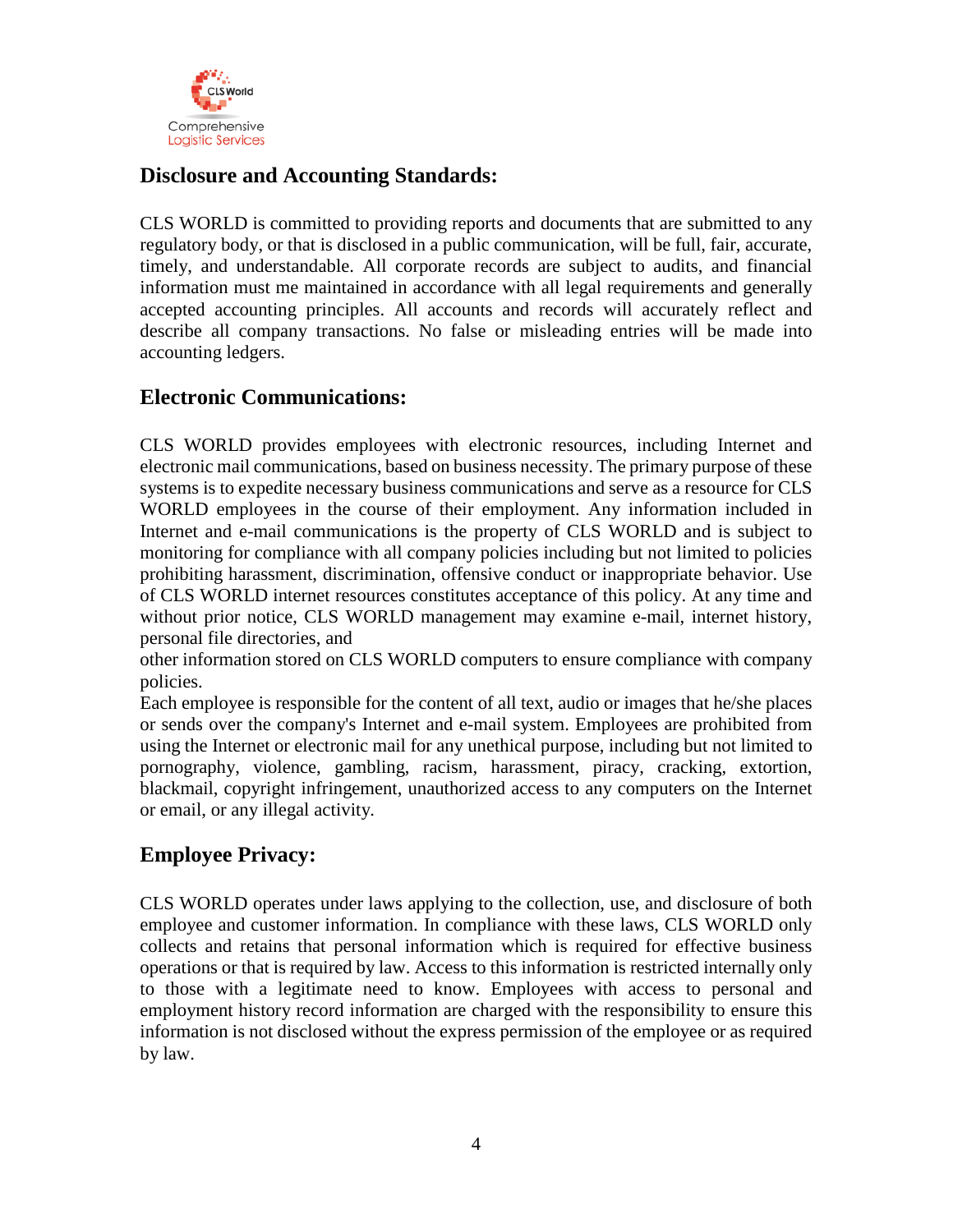

# **Equal Employment Opportunity and Discrimination:**

CLS WORLD strives to provide equal employment opportunity to all applicants and staff in accordance with sound employee relations practices and applicable laws. This Company hires lawfully authorized workers. Each applicant and employee is considered on individual merit without discrimination based on race, sex, age, religion, color, ancestry, disability, citizenship, national origin, veteran/military status, sexual orientation, or arrest and court record, except as provided by law. Any employee who feels that he/she is a victim of any type of discrimination should report the alleged act to the company president immediately who has the responsibility of promptly investigating reported incidents of discrimination. All investigations will be conducted in a fair and discreet manner to ensure confidentiality to the extent possible and to protect the individual's dignity. Retaliation in any form against an individual who has made a complaint of discrimination, has provided information related to such a complaint, is a witness to instances of discrimination, or has participated in an investigation of discrimination is absolutely prohibited. Any employee, supervisor or agent who is found to have violated this policy will be subject to appropriate sanctions, up to and including termination.

### **Export and Import Compliance:**

Jordan and the United States and many other countries have export/import control laws governing strategically necessary technologies and products. Violations of export/import controls can harm to their national security and foreign policy. Penalties for violations are severe and can include monetary penalties, imprisonment, and suspension of export/import and Government contracting privileges. Early coordination with company export/import experts is critical. The applicable regulatory regime depends on the type of goods, technology, or services being exported or imported and the intended destination. Some of the major U.S. export and import laws to which CLS WORLD is subject are:

International Traffic in Arms Regulations (ITAR). The ITAR, administered by the U.S. Department of State in furtherance of the Arms Export Control Act, controls exports and temporary imports of a military nature. Such products and services are identified on the U.S. Munitions List contained in the ITAR. The ITAR also contains the requirements for export licenses and other approvals for permanent export, temporary export, or temporary import transactions.

Export Administration Regulations (EAR). The EAR, administered by the U.S. Department of Commerce, controls exports of commercial and "dual-use" commodities and technology. Dual-use items are products, software, and technical data developed for civil applications, but which can be used militarily without further modification. Items requiring export licenses appear on the Commerce Control List (CCL) contained in the EAR. Items on the CCL are subject to U.S. export control whether they are exported from the United States or are reexported from one non-U.S. country to another.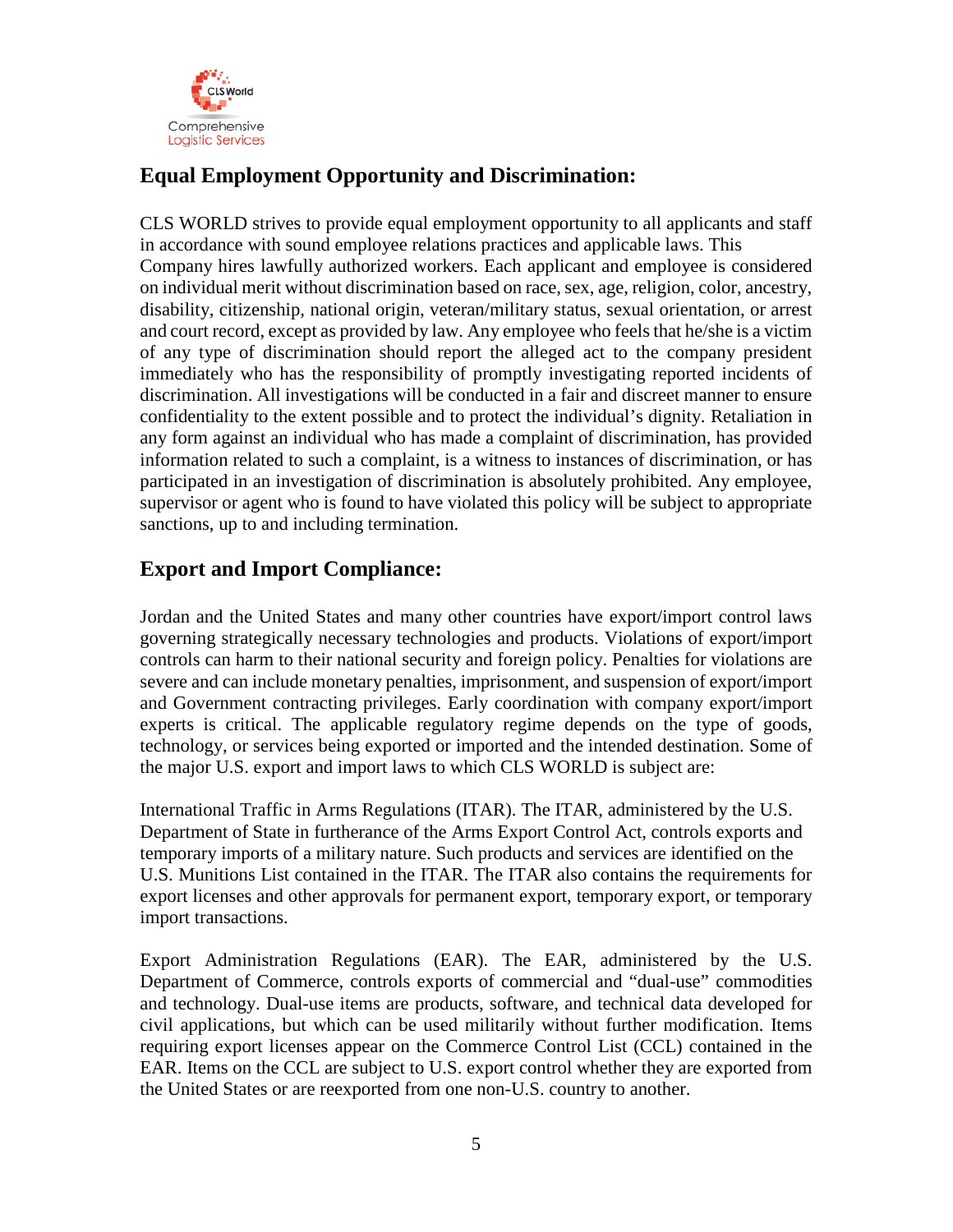

Federal Firearms Regulations. These regulations govern the permanent import of arms, ammunition, and implements of war into the United States. These regulations are administered by the U.S. Department of Justice through the Bureau of Alcohol, Tobacco, Firearms and Explosives. The products controlled for permanent import are identified in the U.S. Munitions Import List contained in these regulations.

Foreign Corrupt Practices Act: The anti-bribery provisions of the Foreign Corrupt Practices Act (FCPA) make it unlawful for a U.S. person, and certain foreign issuers of securities, to make a corrupt payment to a foreign official for the purpose of obtaining or retaining business for or with, or directing business to, any person. Since 1998, they also apply to foreign firms and persons who take any act in furtherance of such a corrupt payment while in the United States. A violation of the FCPA may subject CLS WORLD and our employees to criminal and/or civil liability, including imprisonment and substantial penalties and fines. A violation of the FCPA could also subject the company to other penalties such as suspension or debarment from government contracting and ineligibility for export licenses. As a result, each employee has the responsibility to comply with the FCPA, including the duty to seek interpretation or assistance when in doubt.

### **Harassment:**

Consistent with our policy of equal employment opportunity, CLS WORLD strives to create and maintain a work environment in which people are treated with dignity, decency and respect. CLS WORLD's work environment should be characterized by mutual trust and the absence of intimidation, oppression and exploitation. For that reason, we will not tolerate unlawful discrimination or harassment of any kind, including through the use of Company equipment, including computers, e-mail, and telephones. Through enforcement of this policy and by education of employees, CLS WORLD will seek to prevent, correct and discipline behavior that violates this Policy. All employees, regardless of their position, are covered by and are expected to comply with this policy, and to take appropriate measures to ensure that prohibited conduct does not occur. Appropriate disciplinary action up to and including termination of employment will be taken against any employee who violates this policy. Harassment, including sexual harassment, is prohibited by federal and state laws. CLS WORLD prohibits harassment of any kind, and the Company will swiftly investigate and take appropriate action to address any violations of this policy.

The definition of harassment is: verbal or physical conduct designed to threaten, intimidate or coerce. Also, verbal taunting (including racial and ethnic slurs) which, in the employee's opinion, impairs his or her ability to perform his or her job.

Examples of harassment might include:

• Verbal: Comments which are not flattering regarding a person's nationality, origin, race, color, religion, gender, sexual orientation, age, body disability, or appearance. Epithets, slurs, negative stereotyping.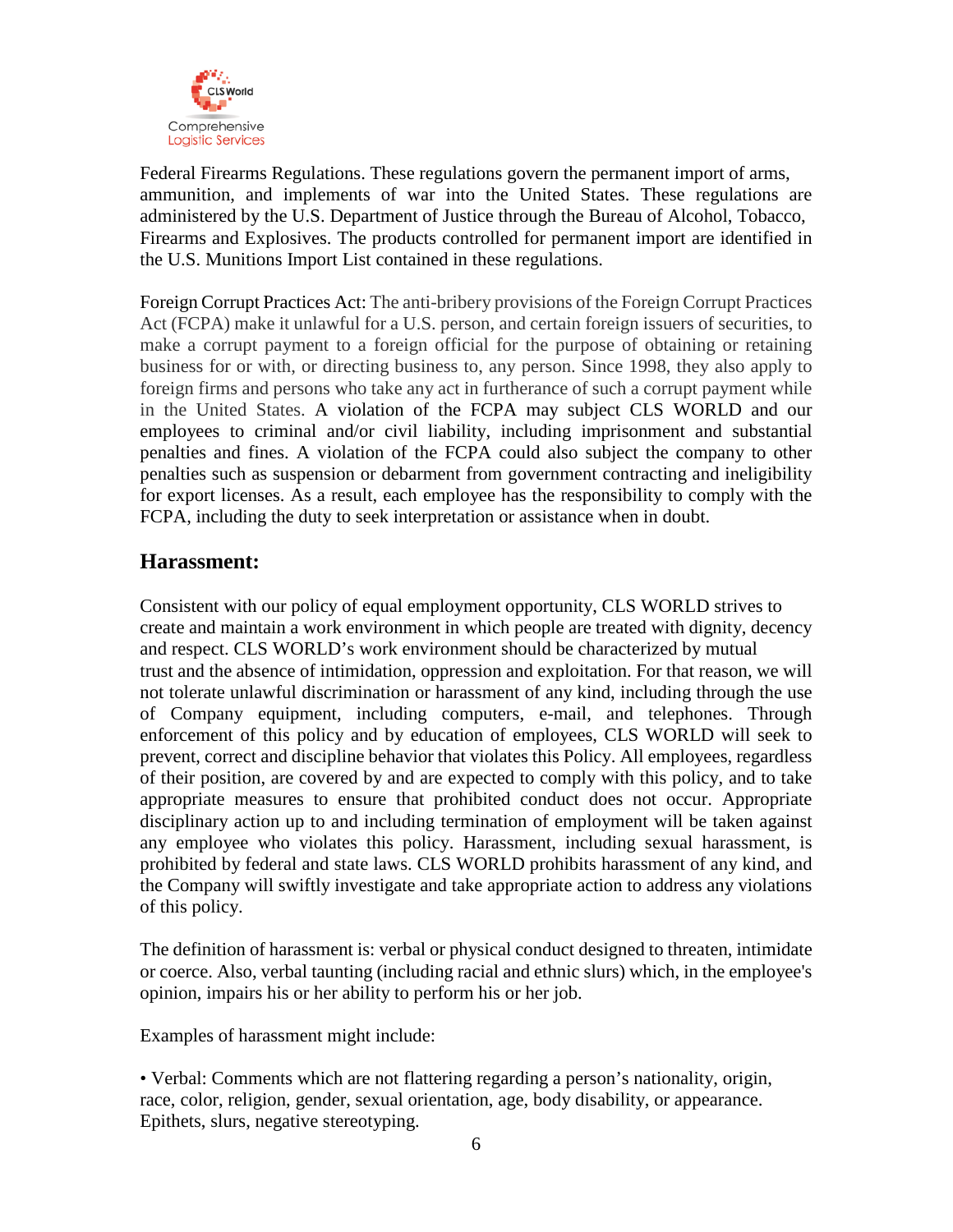

• Non-Verbal: Distribution, display, or discussion of any written or graphic material that ridicules, degrades, insults, belittles, or shows hostility or aversion toward an individual or group because of national origin, race, color, religion, age, gender, sexual orientation, pregnancy, appearance, disability, marital or other protected status.

## **Health and Safety:**

CLS WORLD is committed to providing a workplace free of hazards. It is the responsibility of all CLS WORLD employees to report any violations of CLS WORLD's safe work practices or applicable laws pertaining to workplace safety.

CLS WORLD shall develop an Emergency Action Plan (EAP) is designed to explain established procedures to facilitate the mitigation of actual workplace emergencies. This EAP is not all-inclusive, but is intended to provide personnel with a summary of required actions during an emergency and thus provide for the safety and well being of all employees and visitors as well as minimize and control property damage. The plan is applicable to all CLS WORLD employees, and contract personnel regardless of work location. The plan outlines the basic reactionary and notification procedures necessary in response to workplace emergencies. Response may require the notification of emergency services such as medical, fire, security agencies, or other associated support services as rapidly and orderly as possible.

### **Supplier Relationships and Procurement:**

Procurement decisions are based on factors such as quality, service, price, reliability, delivery, and best value. Kickbacks from suppliers are expressly prohibited. CLS WORLD's suppliers should be made aware of the appropriate laws and regulations regarding government and international contracts. All company employee's contingent labor, including contract labor; and consultants, who are involved in U.S. government procurements must understand and comply with the requirements of the Procurement Integrity Act and its implementing regulations.

### **The Procurement Integrity Act:**

- Imposes restrictions on disclosure of U.S. Government source selection information and contractor bid or proposal information.
- Generally, prohibits obtaining source selection or contractor bid or proposal information.
- Imposes disclosure requirements on certain agency officials when contacted by bidders regarding employment.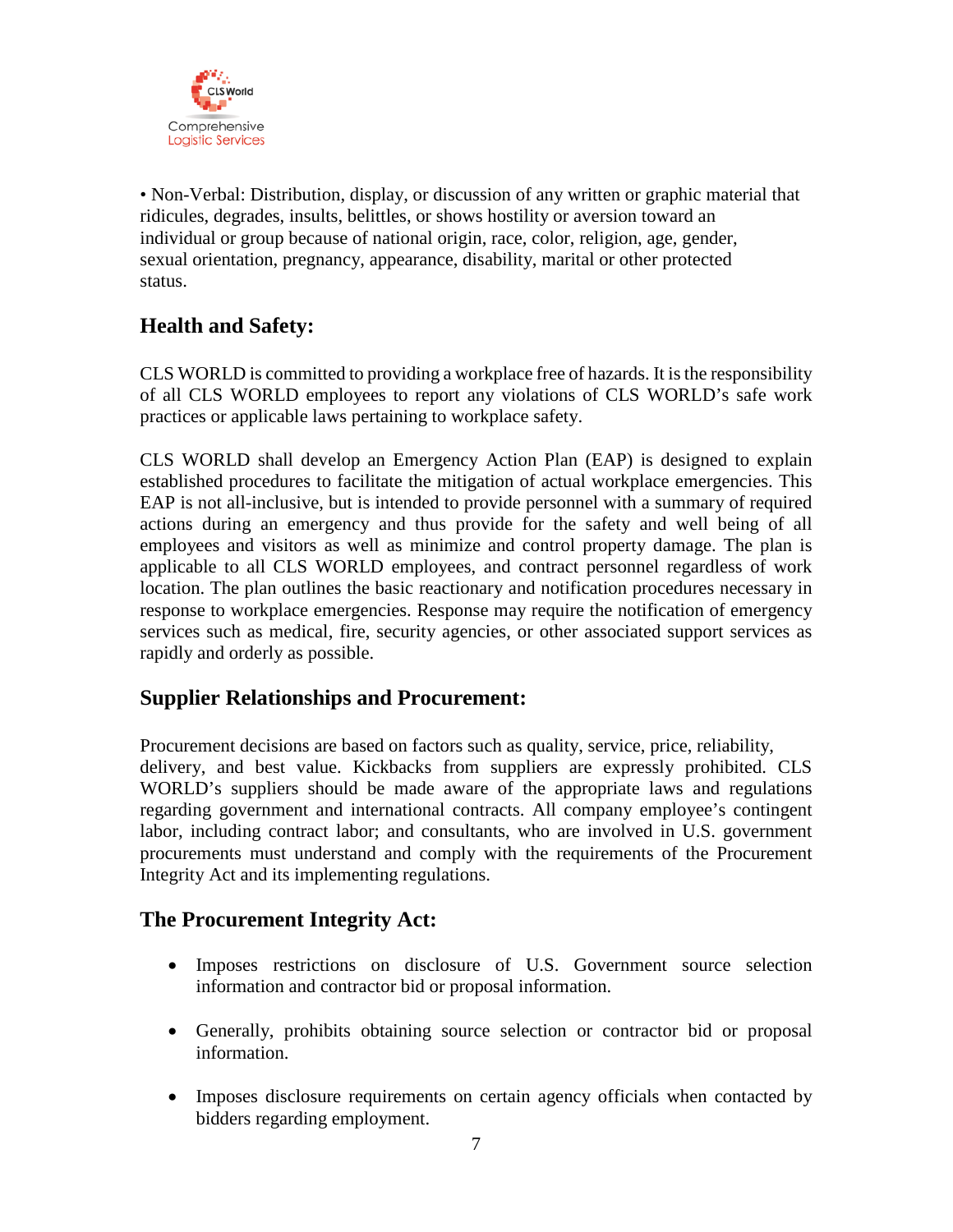

• Prohibits certain former agency officials from accepting compensation from a contractor for a one-year period.

## **U.S. Government Audits and Investigations:**

By the terms of our U.S. Government subcontracts, the company agrees that the U.S. Government may examine selected financial records and cost data. Cooperation will be extended to designated U.S. Government representatives to facilitate timely and efficient performance of examinations required by the contract. When employees are requested to furnish financial data to U.S. Government auditors, responses are to be approved and provided by Finance management. Release of other records and data requested by the U.S. Government shall be approved by appropriate functional or program management or by the Legal Counsel

#### . **ETHICAL DECISION MAKING:**

It isn't always easy to determine the ethical thing to do in all business situations. While CLS WORLD believes that our employees will be guided to the right decisions by their own personal values, discretion, and good judgment, there are times a situation may not be clear-cut. As employees and representatives of CLS WORLD, we must always consider how

our behaviors and actions affect the integrity and credibility of the companies as a whole. If you encounter a situation and you are unclear on the appropriate course of action, you should always feel comfortable discussing the issue with your supervisor or report it to the appropriate person within the company. When faced with an ethical dilemma there are four basic question types you should ask to assist in determining the correct course of action:

1. DEFINE THE PROBLEM: What feels wrong about this situation, behavior, or action? What is the issue about which you are unsure?

2. SOLUTION DEVELOPMENT: What are the solutions and resources available to solve the problem? Who should be involved in the situation?

3. SOLUTION SELECTION: What are the potential consequences? Which solution has the maximum benefit to all parties involved and causes the least harm?

4. IMPLEMENTATION: How do I put the solution into action? Who should be consulted and informed of the solution?

Some other basic questions to ask yourself when making ethical decisions include:

• Is this situation/course of action against the law or company standards?